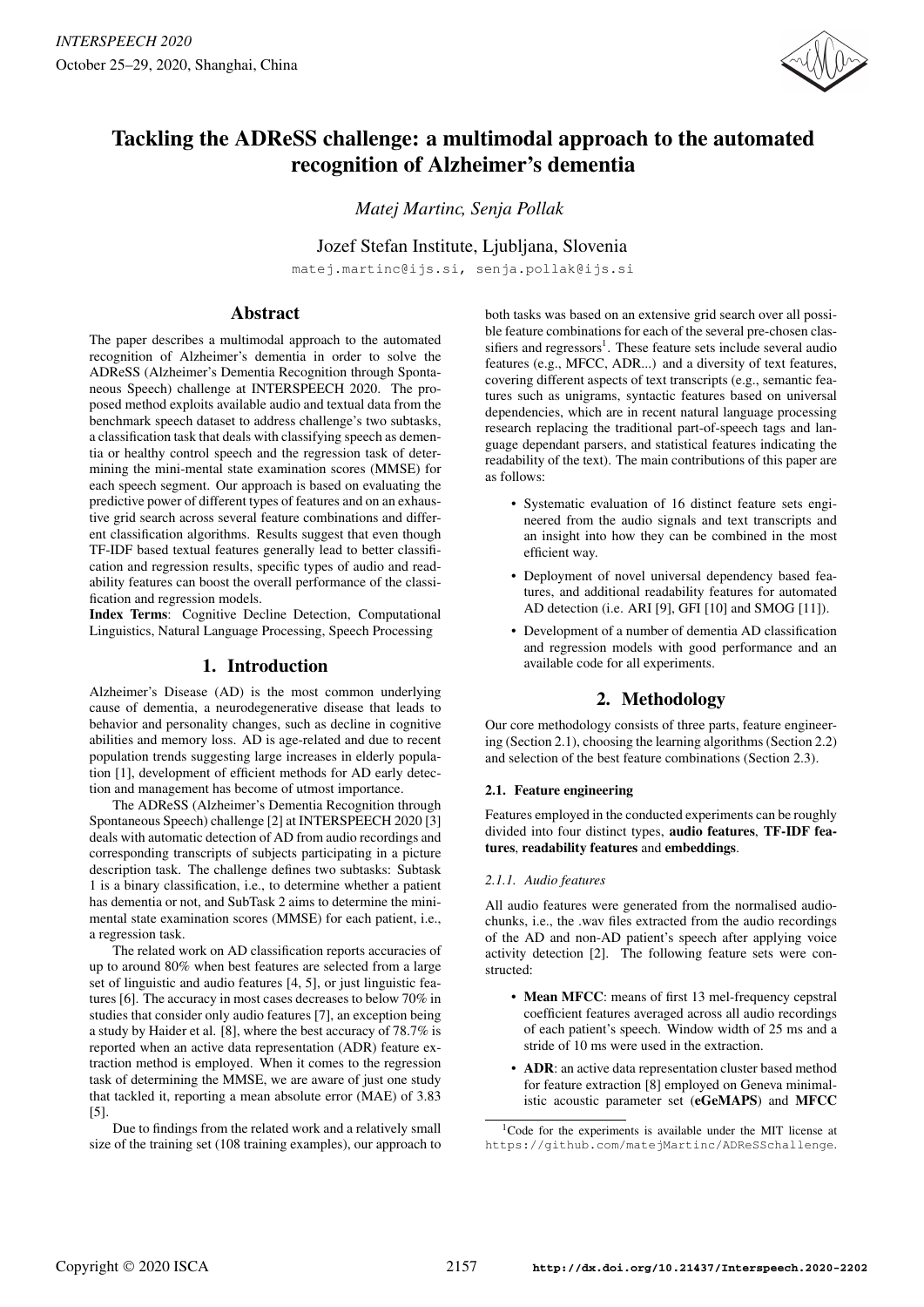features. Note that in our implementation, the selforganising maps (SOM) [12] clustering was replaced by a more widely used k-means clustering, with k=30.

• Average duration of audio recordings of each patient.

In addition, we also tested predictive power of mean rootmean-square, zero-crossing rate, spectral bandwidth, rolloff and centroid of audio samples, and the ADR feature extraction method on the emobase, ComParE 2013 and Multi-Resolution Cochleagram (MRCG) feature sets, as in [8], but did not use them in further experiments due to bad performance.<sup>2</sup>

#### *2.1.2. TF-IDF features*

TF-IDF features, which have been used in previous AD detection studies [13], were generated from the transcriptions of audio recordings<sup>3</sup> by generation of word and character n-gram tokens and employing bag-of-words vectorization and term frequency - inverse document frequency (TF-IDF) weighting on the derived tokens. The following tokens were used in vectorization and TF-IDF weighting:

- Unigram tokens, i.e., single words
- Bigram tokens, i.e., sequences of two adjacent words
- Char4gram tokens, i.e., sequences of four adjacent characters
- Suffix tokens, i.e., word suffixes of length 3
- POS tag bigrams, i.e., sequences of two adjacent partof-speech tags
- Grammmatical dependency (GRA) features modelling grammatical relations between words in the input text, generated by the organizers of the challenge [2].
- Universal dependency (UD) features, i.e., a sequential representations of grammatical relations generated using the Stanford universal dependency parser [14]. For each word in the text, a tuple containing the type of grammatical relation (e.g., a determiner, nominal subject...) and the distance between the word at hand and its related word is generated. Unigrams, bigrams and trigrams of these tuples are used in our experiments.

### *2.1.3. Embeddings*

Since related work reports promising results when word embeddings are used for AD detection [6, 15], we test several doc2vec embedding representations [16], namely *doc2vec text* representations generated from transcript texts, *doc2vec POS tags* representations generated from transcript POS tag sequences, *doc2vec GRA* representations generated from GRA features and *doc2vec UD* representations generated from UD feature sequences. We only use doc2vec UD features in further experiments, others were discarded due to bad performance.

#### *2.1.4. Readability features*

We experiment with several readability features. The hypothesis is that readability measures capture the complexity of language, which can be related to AD (AD patients display a decrease in the syntactic complexity of language [17] and have

trouble in understanding the meaning of more complex words [18]):

- Gunning fog index (GFI) [10] was designed to estimate the years of formal education a person needs to understand the text on the first reading. It is calculated as  $GFI = 0.4(\frac{\text{totalWords}}{\text{totalSentences}} + 100\frac{\text{longWords}}{\text{totalSentences}})$ , where long-Words are words longer than 7 characters.
- Automated readability index [9] (ARI) was also designed to return values corresponding to the years of education required to understand the text and is calculated as  $ARI = 4.71(\frac{\text{totalCharles}}{\text{totalWords}}) + 0.5(\frac{\text{totalWords}}{\text{totalSentences}}) - 21.43$
- The SMOG grade (Simple Measure of Gobbledygook) [11] is a readability formula mostly used for checking health messages and is calculated as  $\text{SMOG}$  = 1.0430 $\sqrt{\text{num3Syllabels}_{\text{totalSentences}}^{\frac{30}{30}}}\text{3.1291},$ where the num3Syllables is the number of words with three or more syllables.
- Number of unique words (NUW), normalized with the number of all words in the transcript.

Besides the readability features above, we also experimented with Flesch reading ease [19], Flesch-Kincaid grade level [19] and Dale-Chall [20] readability formulas, which were not used in further experiments due to bad performance.

#### 2.2. Learning algorithms

Classification experiments were conducted by using four distinct classification algorithms from the Scikit library [21], namely Xgboost [22] (with 50 gradient boosted trees with max depth of 10), Random forest (with 50 trees of max depth of 5), SVM (with linear kernel and 2 box constraint configurations, 10 and 100) and Logistic regression (LogR) (with 2 distinct regularization configurations, 10 and 100). Regression experiments were conducted by using four distinct regression algorithms, namely Xgboost, SVM, Random forest and Linear regression (LinR). For Xgboost, SVM and Random forest same hyperparameters were used as for classification, while for LinR we used default parameters.

#### 2.3. Exploration of feature space and model selection

Our approach is based on the early future-level fusion between different types of audio and textual features and relies on identification of feature combinations with the best synergy effect (see Figure 1). In order to do that, an extensive grid search across 65,535 combinations of 16 different feature sets (i.e., 4 audio, 7 TF-IDF, 1 embeddings and 4 readability feature sets) for each of the learning algorithms was conducted on the train set in a 10-fold cross-validation (CV) setting. For classification, accuracy is used for the performance evaluation, and for regression, root mean square error (RMSE) is used, same as for the official challenge evaluation [2].

The ADReSS challenge allows for submission of 5 distinct test set prediction tries. Therefore we identify 5 best performing classification models with non-identical predictions on the test set according to the grid search results. Their predictions on the test set are used for a majority vote ensemble, the output of which is used as one of the submissions. The other four submissions are test set predictions of the four best performing classification models. 5 submissions for regression are generated by first identifying 4 best performing regression models that do not

<sup>2</sup>The Logistic regression classifiers leveraging each of these feature sets did not outperform the majority baseline in the 10-fold crossvalidation setting on the train set.

<sup>&</sup>lt;sup>3</sup>Parts of the transcriptions that refer to the interviewer, and not the patient, were not used.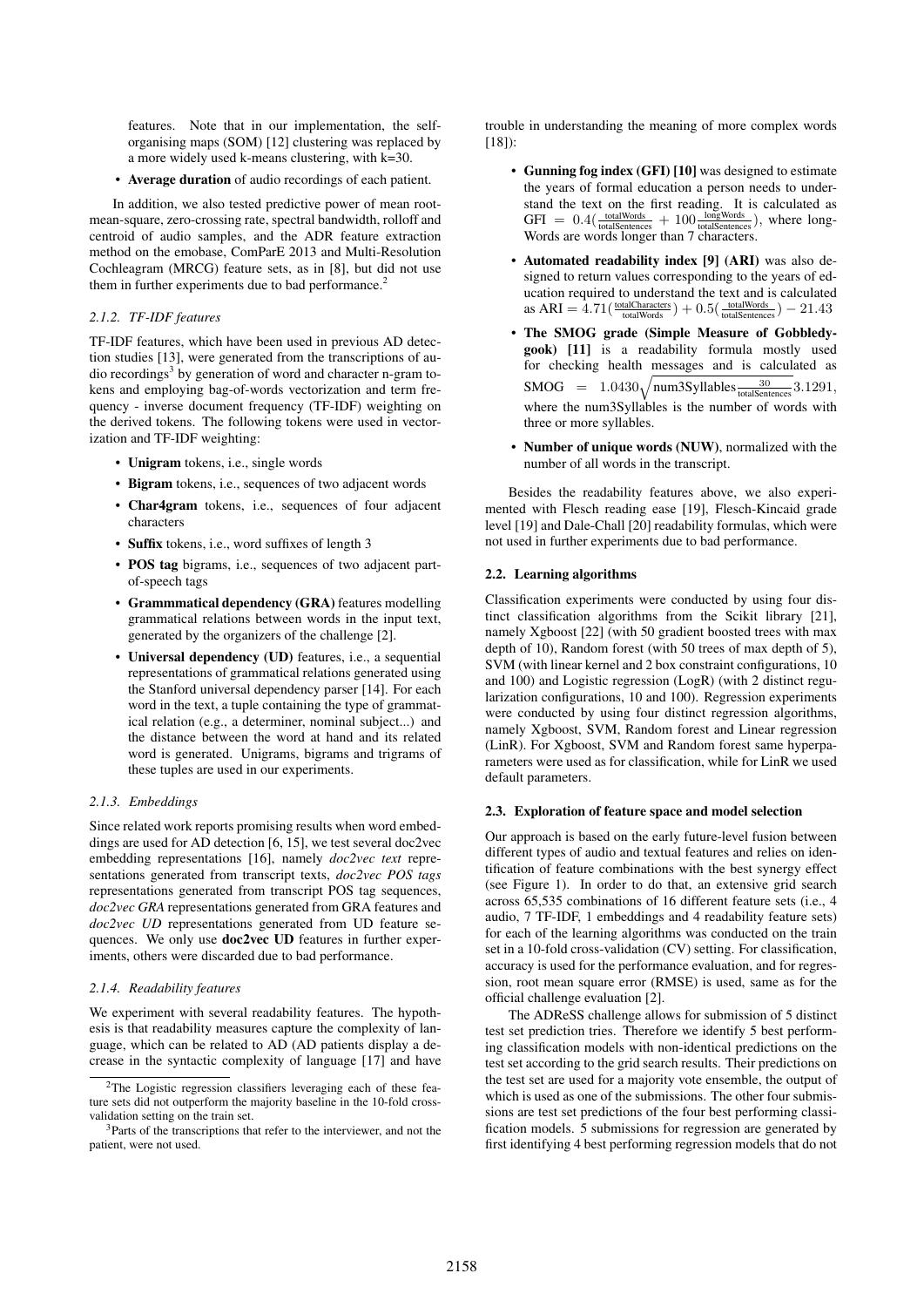

Figure 1: *Exploration of the feature space. Four types of features are combined by a concatenation of feature vectors (i.e., early feature-level fusion) and a grid search across all feature combinations is conducted. The best performing models employing best feature combinations are used for generating predictions on the test set, which are finally used for the ensembling (late prediction-level fusion).*

produce identical predictions on the test set and then calculating the mean of the predicted MMSE scores of these four best performing models in order to produce the fifth submission.

# 3. Experimental setting

In this Section we quickly overview the dataset and present the experiments conducted and results achieved in the scope of the ADReSS challenge. The Section is divided into three parts, Dataset (Section 3.1) Feature evaluation (Section 3.2) and Experimental results (Section 3.3).

### 3.1. Dataset

The dataset consists of recordings and transcripts of Cookie Theft picture descriptions by 78 AD and 78 non-AD participants of the Boston Diagnostic Aphasia Exam [23] and is balanced in terms of gender and age. Altogether the dataset contains 4,076 normalized speech segments, on average 24.86 per participant, and one transcript per each participant. It is split into a train set containing 108 examples and the test set containing 48 examples. For details, see [2].

#### 3.2. Feature evaluation

In this experiment we explore the classification and regression performance of distinct feature sets in the 10-fold CV setting on the train set. SVM with box constraint of 10 was used in the feature evaluation experiments. Results for classification are presented in Figure 2. In general, TF-IDF features outperform all other feature types and among them, the best features are Char4grams that by themselves achieve the accuracy of 86.4%. While all TF-IDF feature sets lead to accuracy of about 70% or more, other types of features generally achieve accuracies between 50% and 60%, the only exception being ARI, which achieves accuracy just slightly above 60%. The worst performing feature is another readability measure, GFI, achieving accuracy just slightly above the chance level (51.8%). Among the audio features, the best performing are MFCC features (accuracy of 57.6%) and the worst are ADR features generated on the eGeMAPs (accuracy of 54.7%).

The feature performance on the regression task is somewhat consistent with the performance on the classification task (See Figure 3). TF-IDF features outperform other feature types and Char4grams are again the best features (achieving RMSE of 5.32). Also, ARI is again the best readability feature. On the other hand, MFCC features, which showed the best performance among audio features in the classification setting, are the worst features in the regression setting (achieving RMSE of 8.66). The best performing audio feature is the mean duration of the audio clips.

### 3.3. Experimental results

Results of the five best performing classification and regression models are presented in Table 1. The best classification accuracy of 77.8% on the official test set was achieved when a LogR model with a regularization strength (C) of 10 was trained on GFI, NUW, Duration, Char4gram, Suffix, POS tag and UD features. The same model also achieved the best accuracy in the CV setting, a much higher accuracy of 92.7%. On the other hand, for regression, the best RMSE score of 4.4388 on the test set was achieved by the SVM model with the box constraint of 10 trained on NUW, Bigram, Char4gram, Suffix, POS tag and GRA features, which performed the worst out of the four best regression models in the CV setting. While the ensemble of models produced the worst classification result on the test set, it ranked as second best on the regression task, although its performance was still much worse than the performance of the best model.

# 4. Discussion

The large discrepancies between the CV and test set classification performances suggest all the models overfitted, since all the models performed worse on the official test set than in the CV setting. The same can be said for four out of five regression models. Overfitting could be to some extent explained with the small size of the train set and might be limited by reducing the number of features. The one exception to the overfitting is the best performing regression model, which achieved a better RMSE score on the test set than in the CV setting. A more thorough error analysis would be required to explain this deviation.

Logistic/linear regression and SVMs with linear kernels proved better than Xgboost and Random forest models for both tasks. Some previous studies [24] suggest that these models work especially well on textual features and this could also explain their good performance on the tasks at hand, where textual TF-IDF features are the best performing features.

Besides the best performing textual features (Char4grams) and POS tags, which appear in most of the best classification and regression feature combinations, GFI and NUW also appear in 5 out of 9 best combinations, which suggests that readability measures add some useful information to the models. Interestingly, UD features only appear in best configurations for classification. When it comes to audio features, the best performing feature for classification appears to be Duration (appearing in 3 out of 5 best combinations) and the best performing feature for regression is MFCC ADR, appearing in 3 out of 4 best combinations. The doc2vec UD embedding features did not appear in any of the best combinations, most likely due to a very small train set which prohibits the successful training of an efficient embedding model.

Overall, our results outperform the baseline by a large margin [2] and are slightly worse than the results reported in the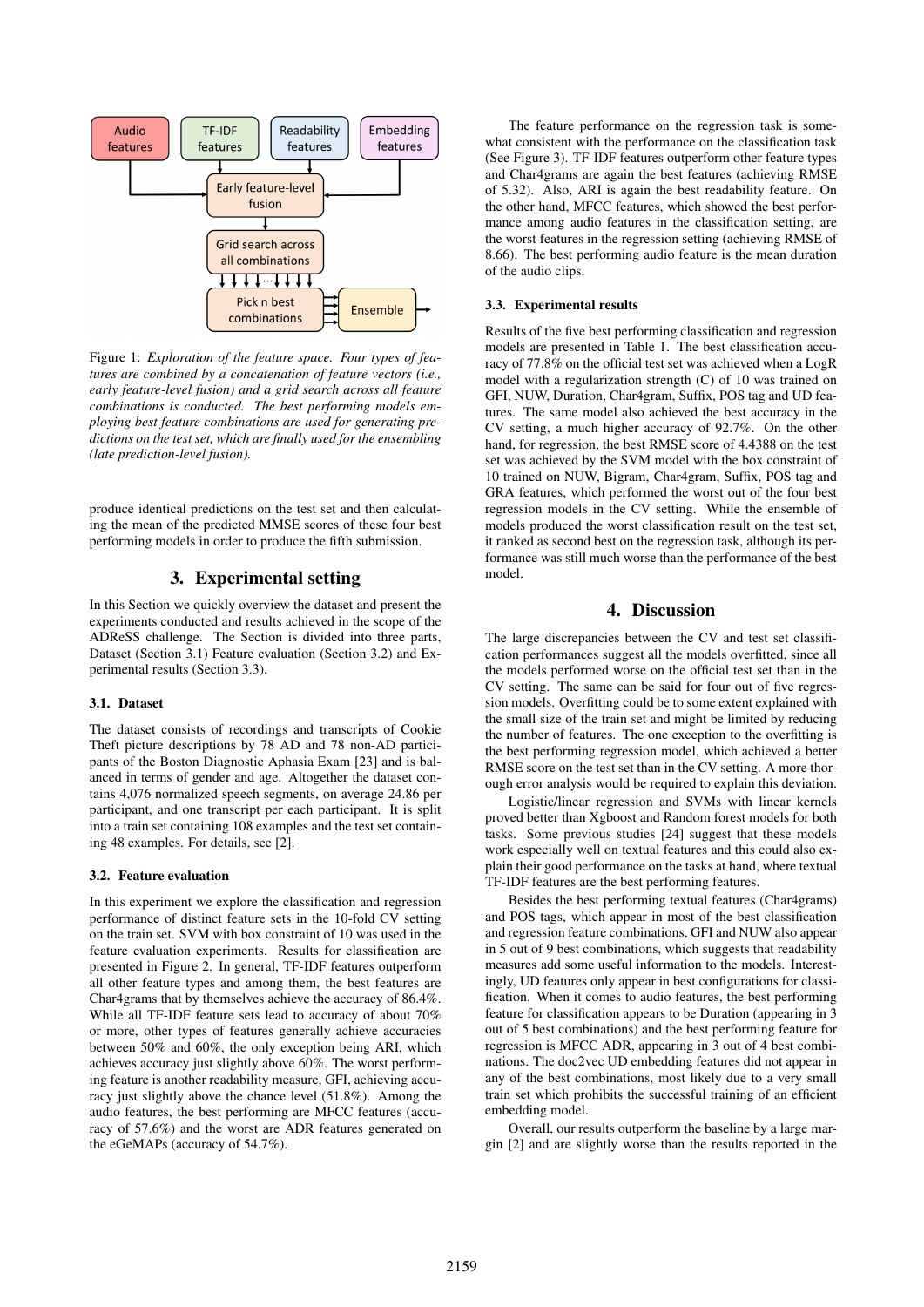

Figure 2: *SVM (with box constraint of 10) classification performance with different features.*



Figure 3: *SVM (with box constraint of 10) regression performance with different features.*

Table 1: *Results of the Cross validation (CV) and official test set experiments in terms of accuracy and RMSE.*

| <b>Classification</b>                                            |                |          |                |
|------------------------------------------------------------------|----------------|----------|----------------|
| Feature set                                                      | Model          | CV score | Test set score |
| GFI, NUW, Duration, Character 4-grams, Suffixes, POS tag, UD     | $LogR$ (C=100) | 0.927    | 0.7708         |
| Duration, Character 4-grams, Suffixes, POS tag, UD               | $SVM (C=10)$   | 0.918    | 0.7500         |
| NUW, Duration, Unigram, Suffixes, POS tag, UD                    | $LogR (C=10)$  | 0.917    | 0.7500         |
| GFI, Duration, Unigram, Bigram, Suffixes, POS tag, UD            | $SVM (C=10)$   | 0.908    | 0.7500         |
| duration, Unigram, Bigram, Suffixes, POS tag, UD                 | $LogR$ (C=10)  | 0.907    |                |
| Ensemble                                                         |                |          | 0.7292         |
| <b>Regression</b>                                                |                |          |                |
| Feature set                                                      | Model          | CV score | Test set score |
| GFI, NUW, MFCC ADR, Bigram, Character 4-grams, Suffixes, POS tag | LinR           | 5.008    | 5.1878         |
| GFI, NUW, MFCC ADR, Character, 4-grams, Suffixes, POS tag        | LinR           | 5.021    | 5.4312         |
| GFI, MFCC ADR, Character 4-grams, Suffixes, POS tag              | LinR           | 5.032    | 5.4483         |
| NUW, Bigram, Character 4-grams, Suffixes, POS tag, GRA           | $SVM$ (C=10)   | 0.505    | 4.4388         |
| Ensemble                                                         |                |          | 5.0574         |

related work [4, 5], which have been achieved on a much larger and also unbalanced DementiaBank's Pitt corpus [25].

# 5. Conclusions

In this paper we have presented a multimodal approach to the ADReSS (Alzheimer's Dementia Recognition through Spontaneous Speech) challenge. The proposed method relies on a feature-level fusion between different feature types and an extensive grid search across all feature combinations, and exploits both audio and textual data for the automatic detection of Alzheimer's dementia.

The results suggest that a multimodal approach leads to bet-

ter performance than unimodal approaches but also suggest caution about using many different features due to the overfitting risk. Besides testing new features (e.g., clinical features such as concept counts), our future work will therefore be focused on reducing the number of features in order to avoid overfitting, while still sustaining the predictive performance of the classification and regression models.

# 6. Acknowledgements

The authors acknowledge the financial support from the project SAAM – Supporting Active Ageing through Multimodal coaching (grant agreement no. 769661).